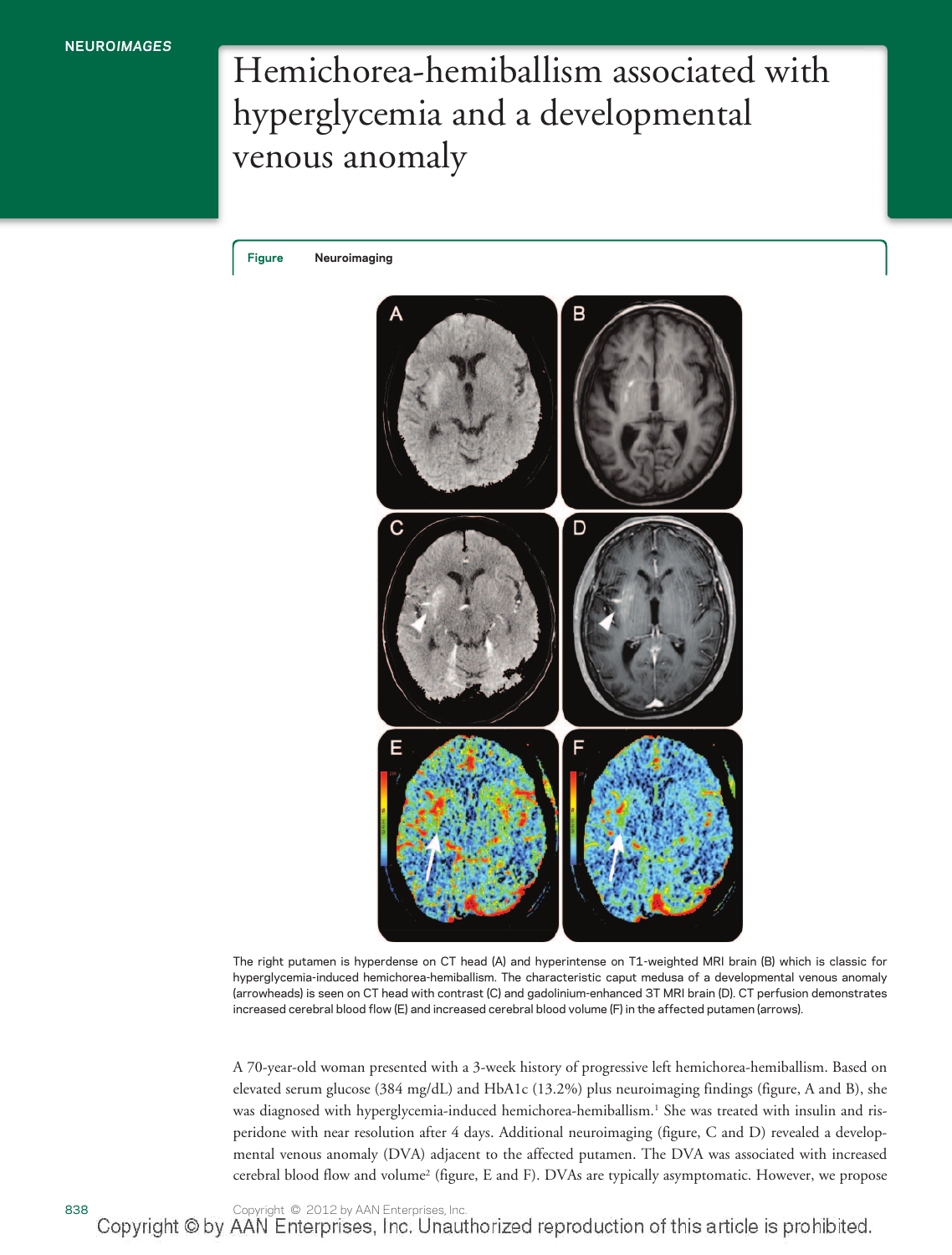that altered hemodynamics within the basal ganglia together with this patient's metabolic disturbance resulted in the movement disorder: a 2-hit hypothesis.

#### *L.V. Kalia, MD, PhD, L. Mozessohn, MD, R.I. Aviv, MD, L. da Costa, MD, A.E. Lang, MD, S. Shadowitz, MDCM, MSc, M. Masellis, MD, MSc, Toronto, Canada*

*Author contributions:* Dr. Kalia conceived and designed the study, analyzed and interpreted the data, and drafted and revised the manuscript. Dr. Mozessohn contributed to design of the study and to revision of the manuscript. Dr. Aviv contributed to analysis and interpretation of the data and to revision of the manuscript. Dr. Da Costa contributed to revision of the manuscript. Dr. Lang contributed to design of the study and to revision of the manuscript. Dr. Shadowitz contributed to design of the study and to revision of the manuscript. Dr. Masellis conceived and designed the study, analyzed and interpreted the data, and drafted and revised the manuscript.

*Acknowledgment:* The authors thank the patient for contributing her time to this case study.

*Study funding:* L.V.K. is supported by a Canadian Health Institutes of Research (CIHR) Clinician-Scientist Award. M.M. receives operating funds from a Parkinson Society Canada New Investigator Award and is funded by the Department of Medicine, Sunnybrook Health Sciences Centre.

*Disclosure:* Dr. Kalia is funded by a Clinician-Scientist Phase I Award from the CIHR. Dr. Mozessohn, Dr. Aviv, and Dr. Da Costa report no disclosures. Dr. Lang has served on scientific advisory boards for Abbott, Allon Therapeutics, Inc., Biovail Corporation, Boehringer Ingelheim, Cephalon, Inc., Ceregene, Eisai Inc., Medtronic, Inc., Lundbeck Inc., NeuroMolecular Pharmaceuticals, Novartis, Merck Serono, Solvay Pharmaceuticals, Inc., TaroPharma, and Teva Pharmaceutical Industries Ltd.; has received speaker honoraria from GlaxoSmithKline and UCB; receives/has received research support from the CIHR, the Dystonia Medical Research Foundation, the Michael J. Fox Foundation, the National Parkinson Foundation, and the Ontario Problem Gambling Research Centre; and has served as an expert witness in cases related to the welding industry. Dr. Shadowitz reports no disclosures. Dr. Masellis serves as CME lecturer for and has received speaker honoraria from Novartis and EMD Serono, Inc.; serves as an Associate Editor for *Current Pharmacogenomics and Personalized Medicine*; has received publishing royalties from Henry Stewart Talks; serves as a consultant for Bioscape Medical Imaging CRO; and receives research support from Novartis, a CIHR Clinician Scientist Award, the Department of Medicine, Sunnybrook Health Sciences Centre, a Parkinson Society Canada New Investigator Award. *Correspondence & reprint requests to Dr. Kalia: lorraine.kalia@utoronto.ca*

1. Postuma RB, Lang AE. Hemiballism: revisiting a classic disorder. Lancet Neurol 2003;2:661– 668.

2. Hanson EH, Roach CJ, Ringdahl EN, et al. Developmental venous anomalies: appearance on whole-brain CT digital subtraction angiography and CT perfusion. Neuroradiology 2011;53:331–341.

## **Neuro***Images* **Are Free at www.neurology.org!**

All *Neurology* Neuro*Images* can now be freely accessed on the *Neurology* Web site. See them at www.neurology.org, where you can also sign up for journal email alerts and check out other online features, including the Resident & Fellow section, *Neurology: Clinical Practice*, and the weekly *Neurology* Podcasts.